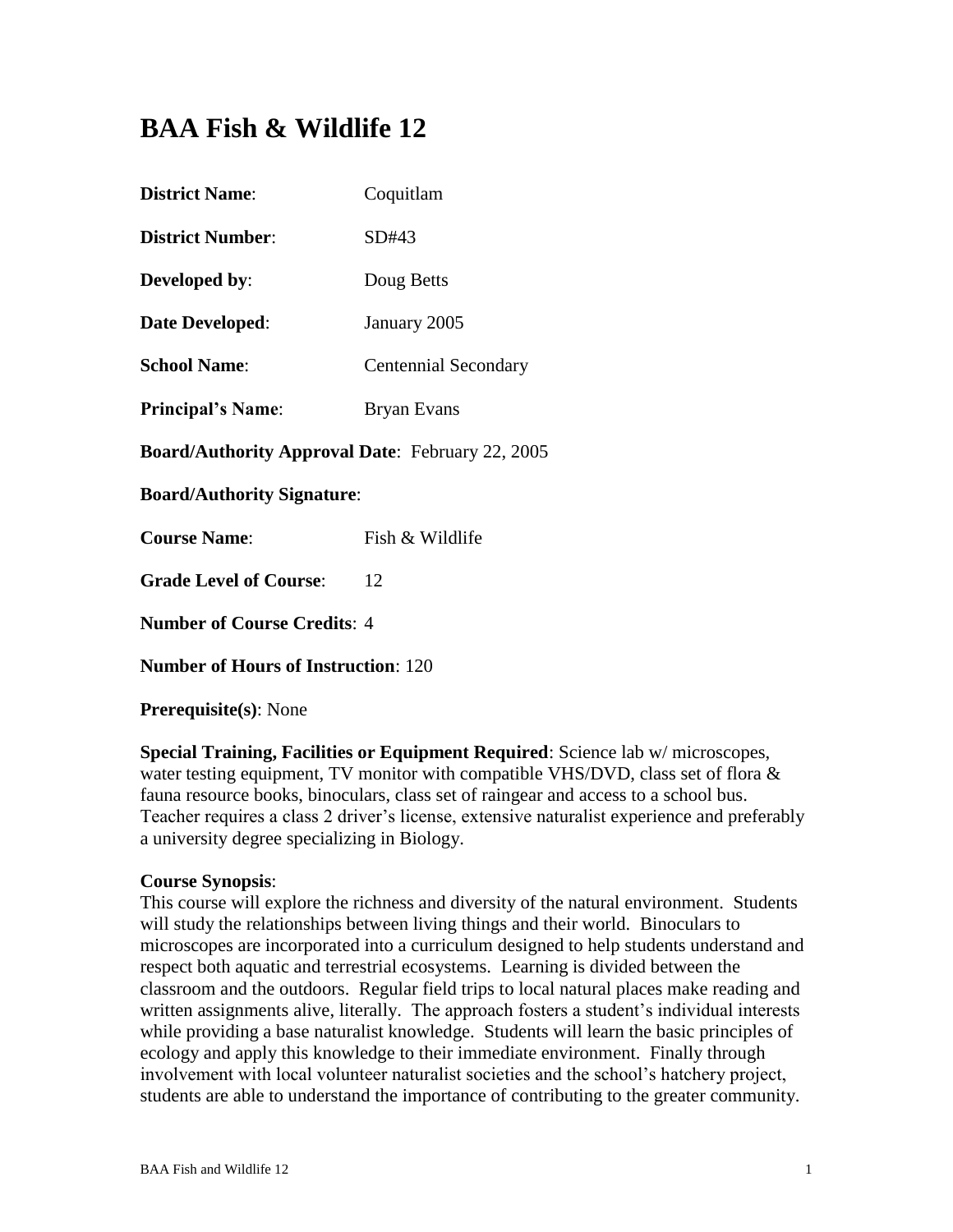**Rationale:** This course has been developed to support and encourage students to explore and understand the richness and diversity of our natural world. Students will learn how every living thing on earth interacts with other living things. The interdependence of life, structures of ecosystems, succession, adaptations and the flow of matter and energy will be explored by students. They will maintain a nature journal throughout the course, collect and learn about native plants, look at different types of ecosystems and compare them. Experiments will be conducted and written up to look at preferences that organisms have in terms of their biotic and abiotic environment. The effects of weather, climate, pollution and populations will be studied in relation to plant and animal life.

#### **Organizational Structure**:

| Unit/Topic   | <b>Title</b>                                        | <b>Time</b> |
|--------------|-----------------------------------------------------|-------------|
| Unit 1       | The Connectedness of Ecology                        | 20 hours    |
| Unit 2       | Collecting and Classifying in the Natural World     | 20 hours    |
| Unit 3       | <b>Field Identification/Habitat Preferences</b>     | 30 hours    |
| Unit 4       | <b>Aquatic Ecosystems/Water Quality Testing</b>     | 30 hours    |
| Unit 5       | <b>Habitat Conservation/Preservation Activities</b> | 20 hours    |
|              | <b>Total</b>                                        | 120 hours   |
| <b>Hours</b> |                                                     |             |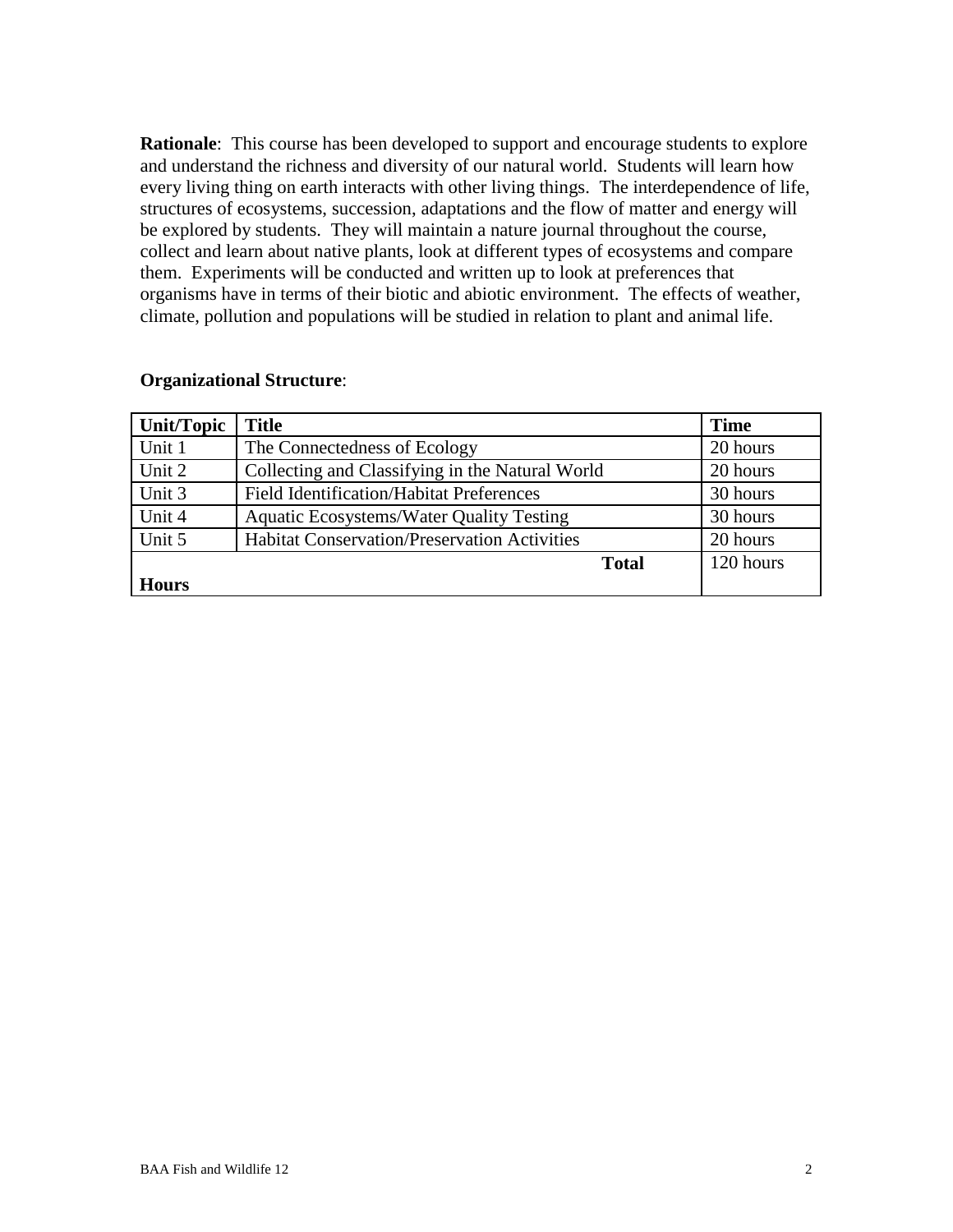#### **Unit Descriptions**

#### **Unit 1**: **The Interconnectedness of Ecology Time: 20 hours**

Students will become familiar with ecology which is defined as the relationships between living things and their environments. Such relationships occur everywhere on earth and students will compare the global situation to what is occurring in their province, city and backyard. They will practise observing their natural world using equipment ranging from microscopes to binoculars to water meters. Concepts and themes will revolve around levels of biological organization and the life balance that exists between respiration and photosynthesis. Experimental models will be used to emphasize the importance of building knowledge from developing and exploring credible hypothesis.

#### **Curriculum Organizer – Interdependence of Living Things**

*It is expected that students will:*

 Demonstrate an understanding of the ecosystem concept and identify the levels of biological organization

#### **Curriculum Organizer – Creation of a Nature Journal**

*It is expected that students will:*

- apply the creative process to create a personal journal of exploration that draws upon both their field experiences and their classroom knowledge
- research perceptions through drawing and documenting what is observed which leads to evaluation of one's own learning in a variety of unique settings

#### **Curriculum Organizer – Analysis of Biotic and Abiotic Factors**

*It is expected that students will:*

- explain types of symbiosis and provide example of each relating ecological relationships to human social patterns
- demonstrate an understanding of the effects of factors such as temperature, sunlight and moisture on how living organisms cope with their world
- demonstrate an understanding of ecological pyramids and interpret their effect on food supplies and rising populations

#### **Curriculum Organizer – Energy and Matter Flow in Ecosystems**

- articulate that energy flow in ecosystems is one-way; energy is not recycled
- use their new knowledge of nutrient cycles to explain the value of recycling
- demonstrate an understanding of the importance of the sun and the basic nutrients to all living things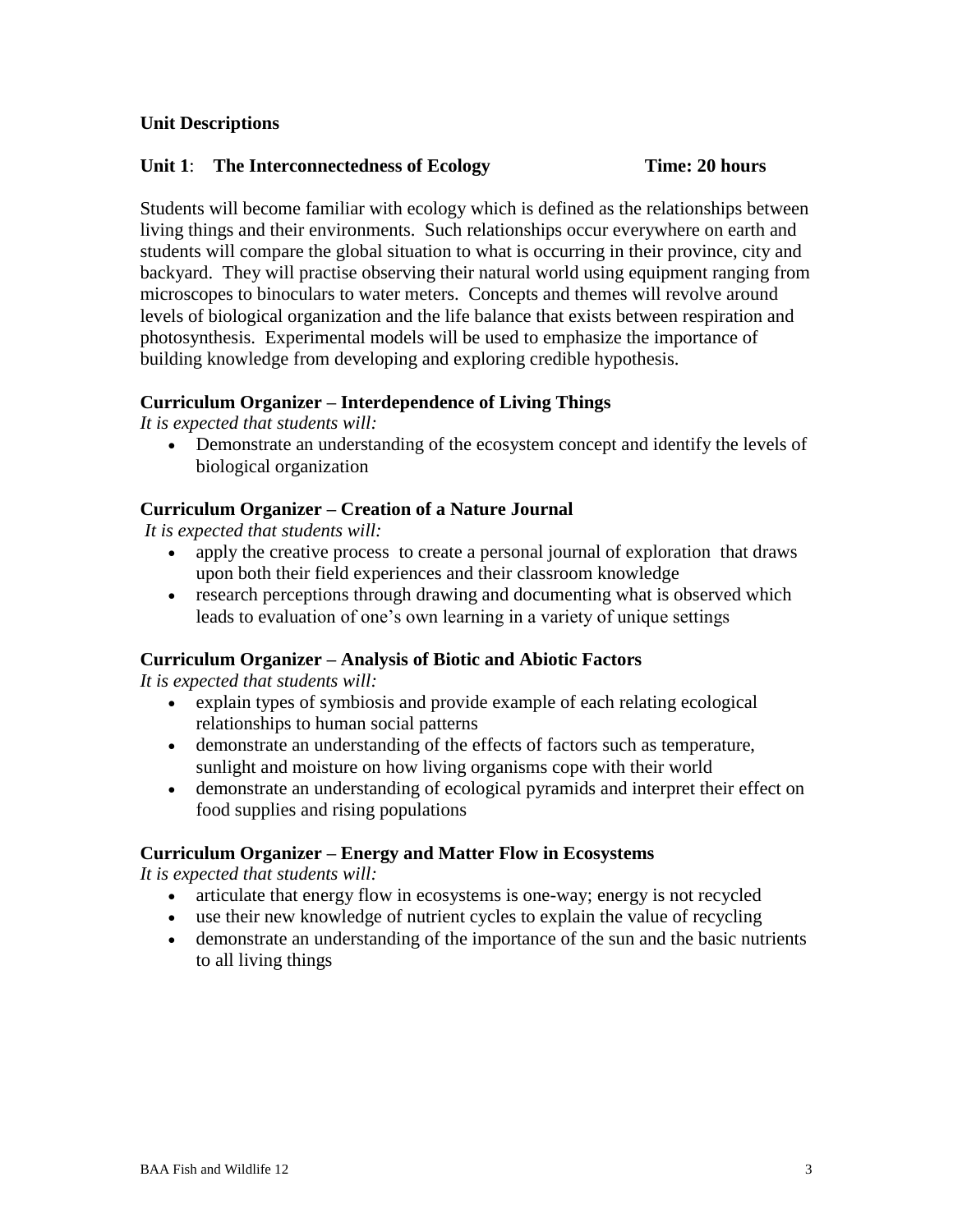#### **Unit 2**: **Collecting and Classification in the Natural World Time: 20 hours**

Students will learn names and characteristics of common, local flora and fauna. Using field identification guides, their peers and their teacher, students will hone their observation skills to help one another appreciate the diversity that surrounds them in the natural world. Drawing assignments, presentations, attending local naturalist meetings, photography and video production will all be drawn into this unit. Throughout the process, students will be drawn back to what they learned in the first unit in ecology to make the connections to their new knowledge.

#### **Curriculum Organizer – A System for Knowing Living Things**

*It is expected that students will:*

- demonstrate an understanding of the dilemma faced by early naturalists as they faced the staggering job of classifying living organisms
- create a system of their own for determining species by differentiating between various characteristics
- use field identification guides to learn the common names of numerous plants and animals in their area

#### **Curriculum Organizer – Sharing Information**

*It is expected that students will:*

- develop and co-teach a lesson on a particular species of animal or plant which is of particular interest to them
- attend a local volunteer naturalist or environmental group and report back to the class on their findings in regards to local habitat concerns
- produce a poster, photo album or video production to demonstrate an understanding of classification/terminology in the natural world

### **Curriculum Organizer – Analysis of Structured Knowledge**

- demonstrate an understanding of the ability to think critically, including the ability to define an environmental issue or problem and develop hypotheses and supporting arguments
- report using relevant information from appropriate sources including public and school libraries, internet and current news media
- use effective communication skills when gathering and sharing naturalist information both independently and in groups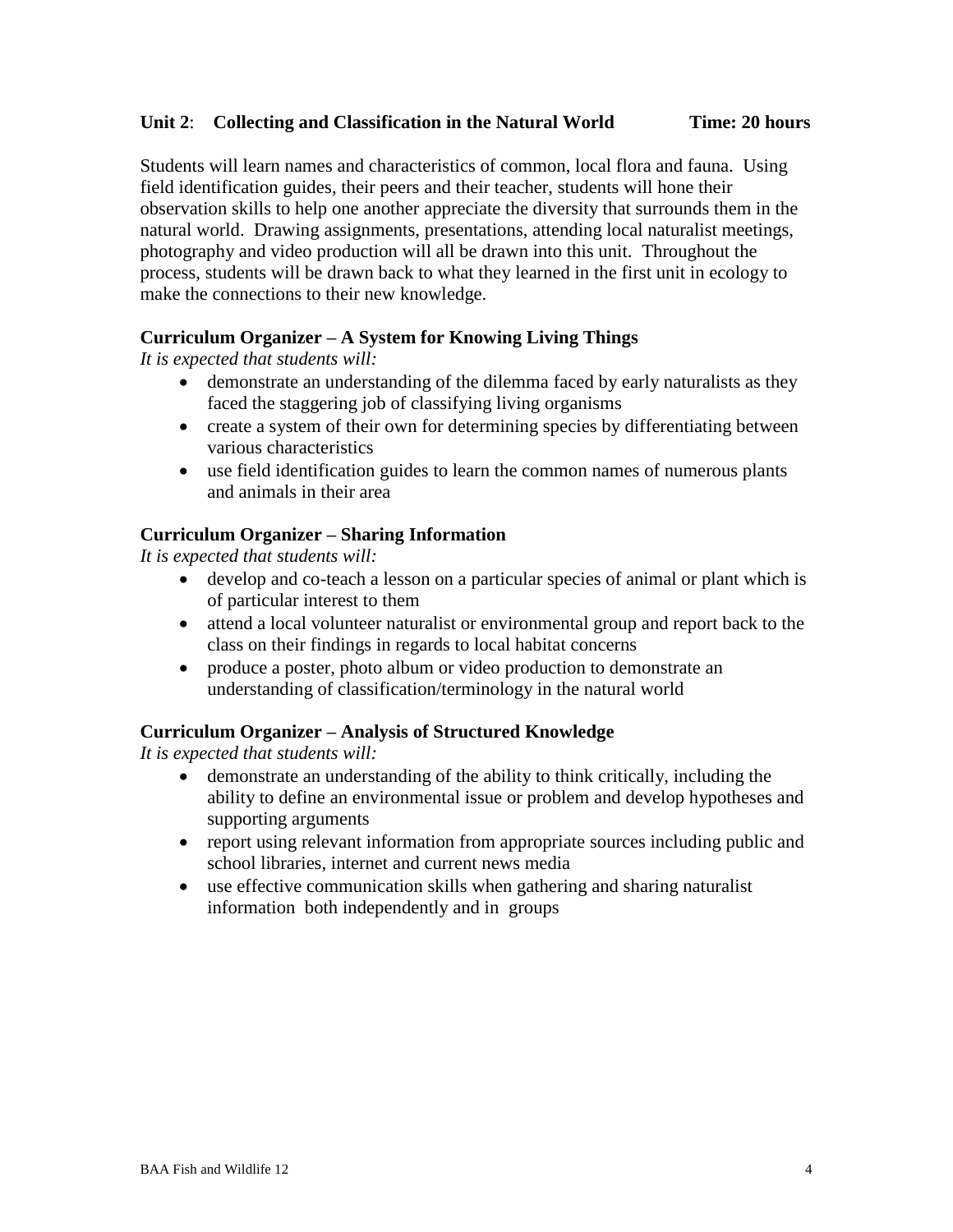#### **Unit 3**: **Field Identification/Habitat Preferences Time: 30 hours**

Building upon the knowledge developed in prior units students will connect various species to their respective habitats. Abiotic factors will be examined as they relate to their biotic potential in terms of ecological succession. Environmental conditions will be discussed as they relate to evolution as an ongoing process. Students will gain an understanding of how all knowledge interconnects and how their own lives are intricately interconnected with so many other living things and processes on our planet. Succession and extinction are two of nature's most remarkable phenomena and are the fruit of Darwin's extensive work in field identification and habitat preferences.

#### **Curriculum Organizer – Ecological Succession**

*It is expected that students will:*

- select and study a small natural area of their choice  $(\sim 2mx2mx3m)$  by keeping an ongoing record of the flora and fauna observed – measure, count, describe, watch, sketch, record, photograph…. respect individuality
- demonstrate the use of resources to seek answers to questions that develop when observing the natural area. Extend their knowledge by testing hypothesis that encouraged through personal observations.
- participate in class field trips to local beaches, forests, grasslands to gain and share knowledge about pioneer organisms (i.e. Lichens) right through to climax forests
- consider the use of woodlots in terms of both economic and ecological value; employ critical-thinking skills to understand the complexity in choosing the optimum path
- recognize the various stages of succession by its index plants and animals

#### **Curriculum Organizer – Adaptations to Environmental Conditions**

*It is expected that students will:*

- demonstrate an understanding of understand the five factors, temperature, wind, moisture, light and soil conditions that affect organisms
- experiment with their own range of tolerance and extend this knowledge to other living things
- examine the adaptations that allow plants and animals to exist in a wide range of conditions, understanding how the many variations permit greater utilization of natural resources within the biosphere
- demonstrate an understanding of that specific animals and plants may be expected to thrive or perish within given environmental conditions

#### **Curriculum Organizer – Identifying Optimum Environmental Conditions**

- predict the flora and fauna to be discovered under varying habitats
- know the limiting factors that affect different species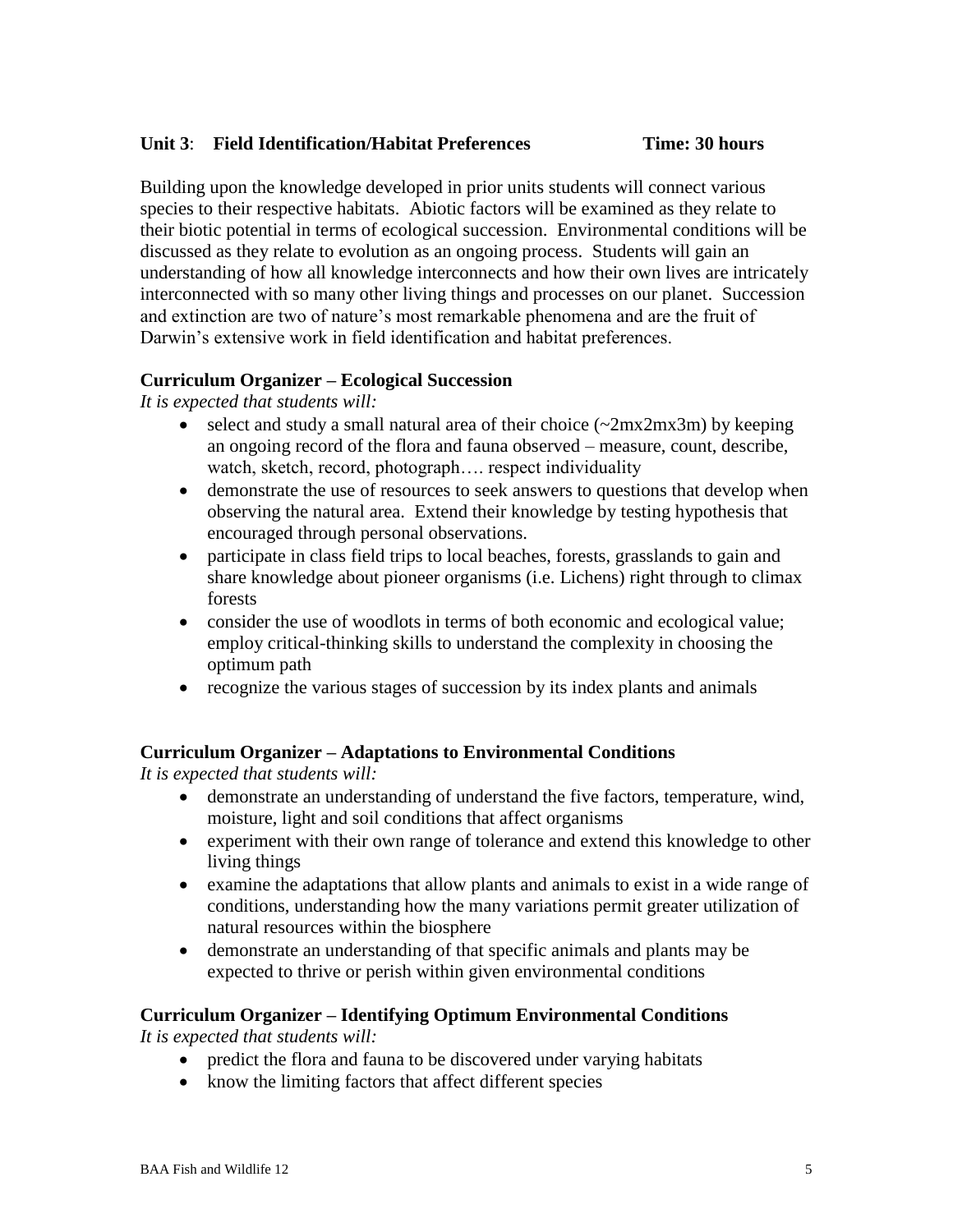demonstrate an understanding of the influence that various life forms exert on one another and be able to suggest ways of creating/maintaining optimum conditions that will allow the living world to continue to thrive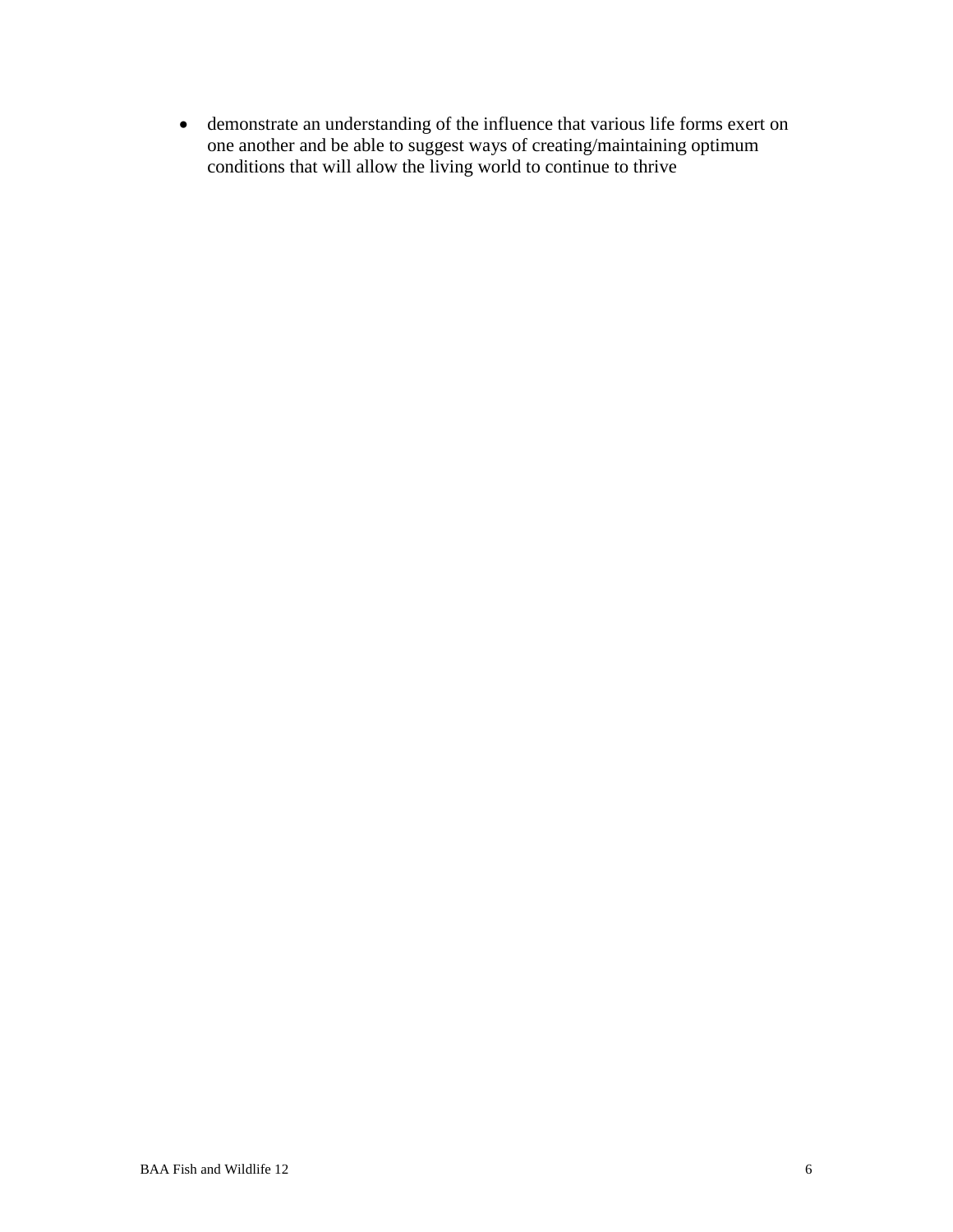#### **Unit 4**: **Aquatic Ecosystems/Water Quality Testing Time: 30 hours**

Students will continue to develop their repertoire of identification and observation skills. Fieldwork makes up about 40% of class time will be planned and organized by groups of students in this portion of the course. (teacher retains power to veto) Each group of 4 to 5 students will become the "experts" on a particular type of biotic environment and share their knowledge with their colleagues. The water quality portion will be divided into lakes and streams while investigating specifics such as dissolved oxygen, nitrates, BOD, phosphates, coliform and turbidity.

#### **Curriculum Organizer – Creation**

*It is expected that students will:*

- provide information from appropriate sources
- demonstrate the use of effective communication skills when gathering and sharing information independently and in groups
- identify the ecological principles that apply to their specific area

#### **Curriculum Organizer – Location Management**

*It is expected that students will:*

- visit a natural area in your locality and observe the organisms in the area and their interactions with each other and the environment
- effectively lead and teach their fellow students about their particular area
- choose a site that readily exhibits biological diversity and ecological principles
- know the names and characteristics of important species at their location
- explain biological relationships occurring at their site
- discuss the trophic levels and how energy flows between them

## **Curriculum Organizer – Using a Classification Key for Water Characteristics**

- within respective groups develop a classification key of their own design to identify water quality at their site
- using accepted scientific tests teach fellow students how to identify problems with unknown water samples
- explain to the class how they constructed their key and the logic underlying their method
- investigate the similarities and differences between their methods and the standard tests used by ecologists, lifeguards and hot tub owners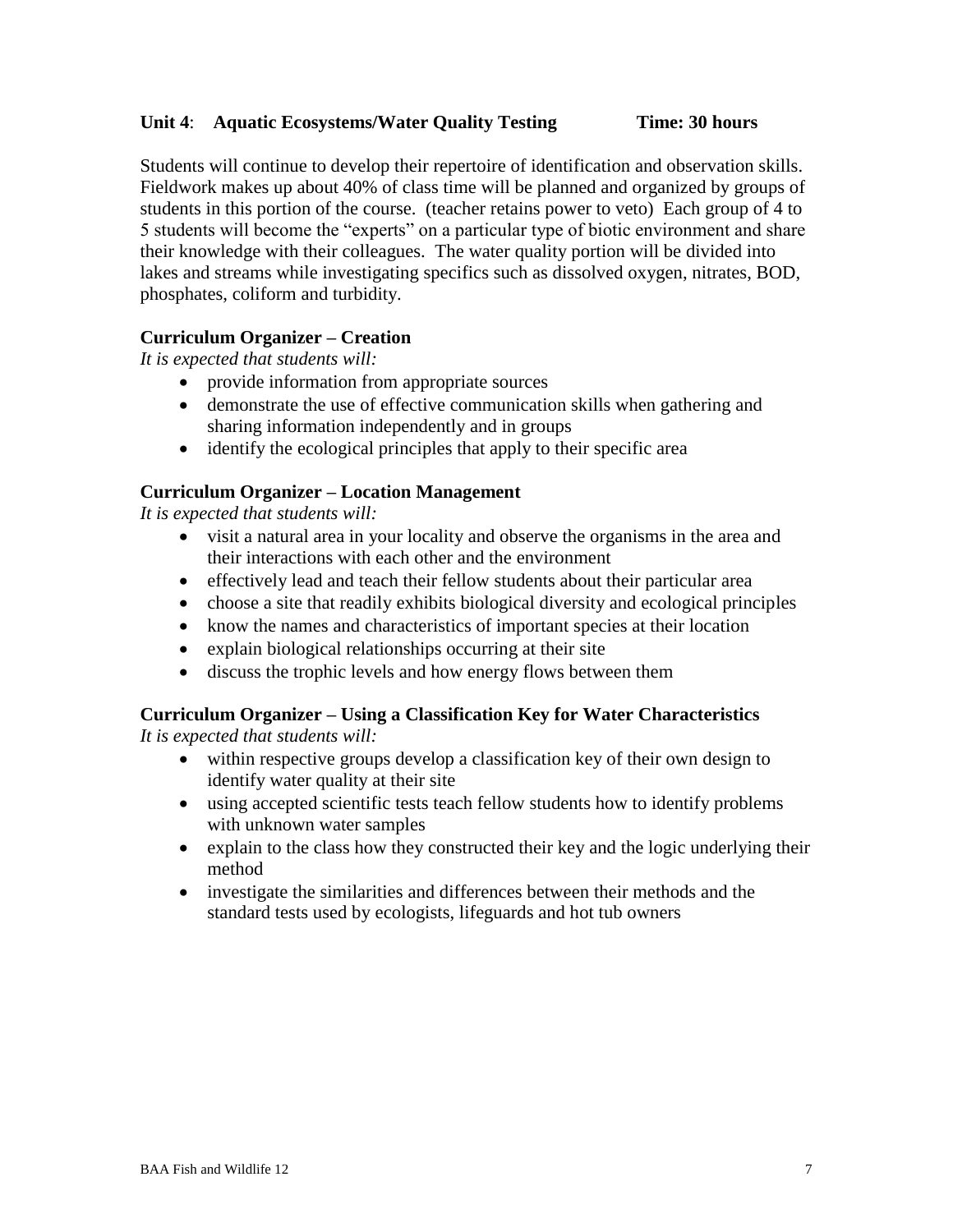#### **Unit 5**: **Habitat Conservation/Preservation Activities Time: 20 hours**

#### **Curriculum Organizer – Wildlife Management**

*It is expected that students will:*

- develop a concept of how humans manage wildlife populations in different situations in our province
- understand and discuss the principle of wildlife ecology
- understand wildlife habitats and their importance to managing wildlife
- explain how populations of any one species change and adapt to variations in their environment
- understand carrying capacity and its importance in managing wildlife populations
- discuss a range of different wildlife management techniques

#### **Curriculum Organizer – Analysis**

- reflect on how their personal understanding of "What is Fisheries Ecology?" that has been developed through the course
- identify their role in helping to maintain a healthy, living world
- consider ethical, moral and legal considerations associated with ecology and their role in it
- discuss the past, current and future prospects for our biosphere
- prepare an in-depth report on a current environmental concern using critical analysis to try to understand the motivations of the various attitudes or viewpoints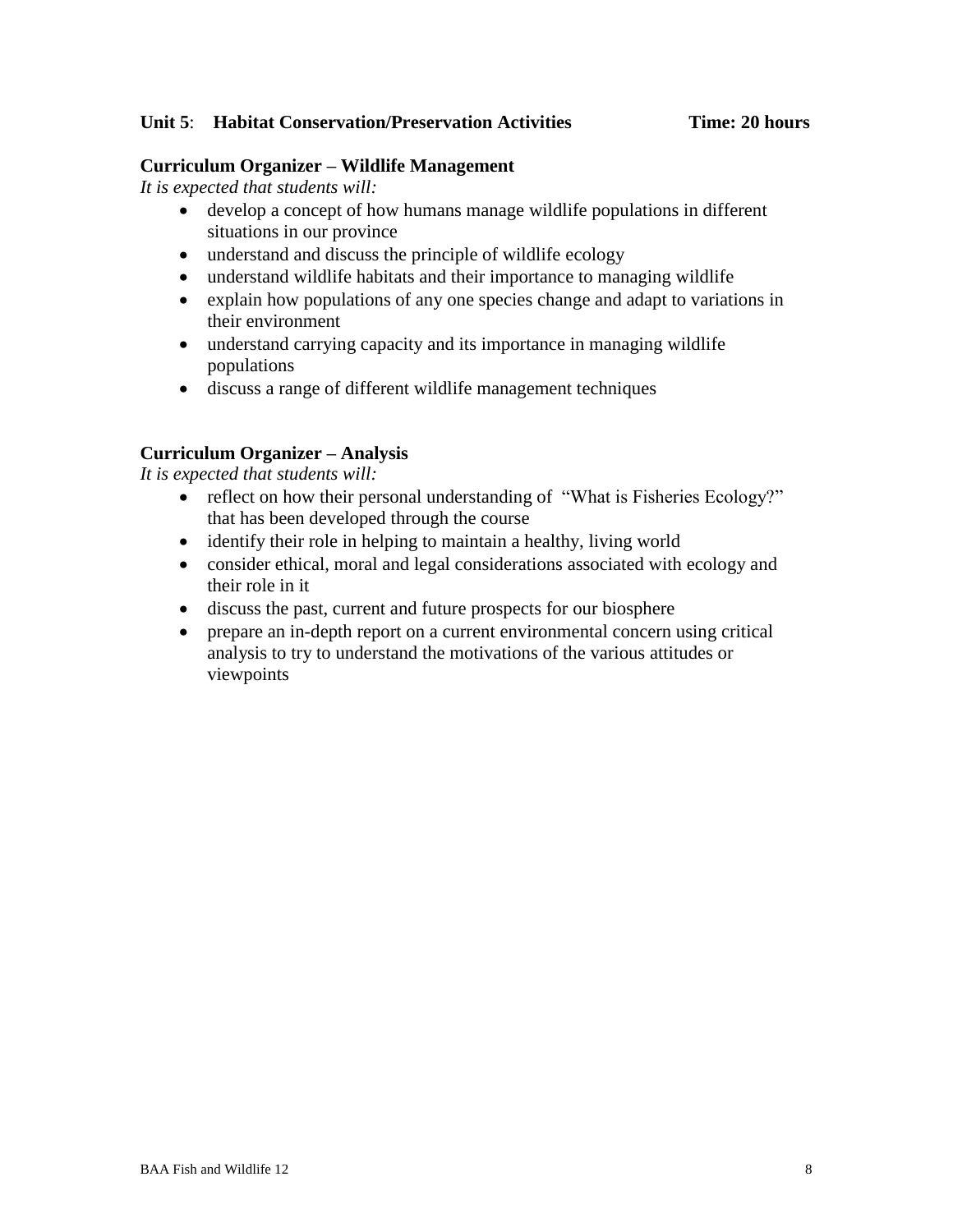#### **Instructional Component**:

- interactive instruction
- direct instruction
- indirect instruction
- independent instruction
- group work
- brainstorming
- practical creativity
- group field work
- independent field work
- DVD/VHS
- Modelling

#### **Assessment Component**:

- Effective formative assessment via:
	- o Clearly articulated and understood learning intentions and success criteria
	- o Questions posed by students, peers and teachers to move learning forward Discussions and dialogue
	- o Feedback that is timely, clear and involves a plan
	- o Students are resources for themselves and others peer and selfassessment
	- o Student ownership

Formative assessment used to adapt learning experiences and inquiry plans on an ongoing basis to meet specific learning goals.

Development, awareness and action, based upon metacognition intended to lead to learner independence and self-coaching.

Summative Assessment:

Summative assessments will be determined as students demonstrate proficiency/mastery toward particular learning outcomes. Summative assessments and final grades will reflect the following:

- Students will work collaboratively with the teacher to determine summative achievement on assignments and letter grades based upon dialogue, and evidence of learning
- Behaviour and work habits will NOT be included when determining letter grades
- Marks will not be deducted for late work
- Extra credit and bonus marks will not be awarded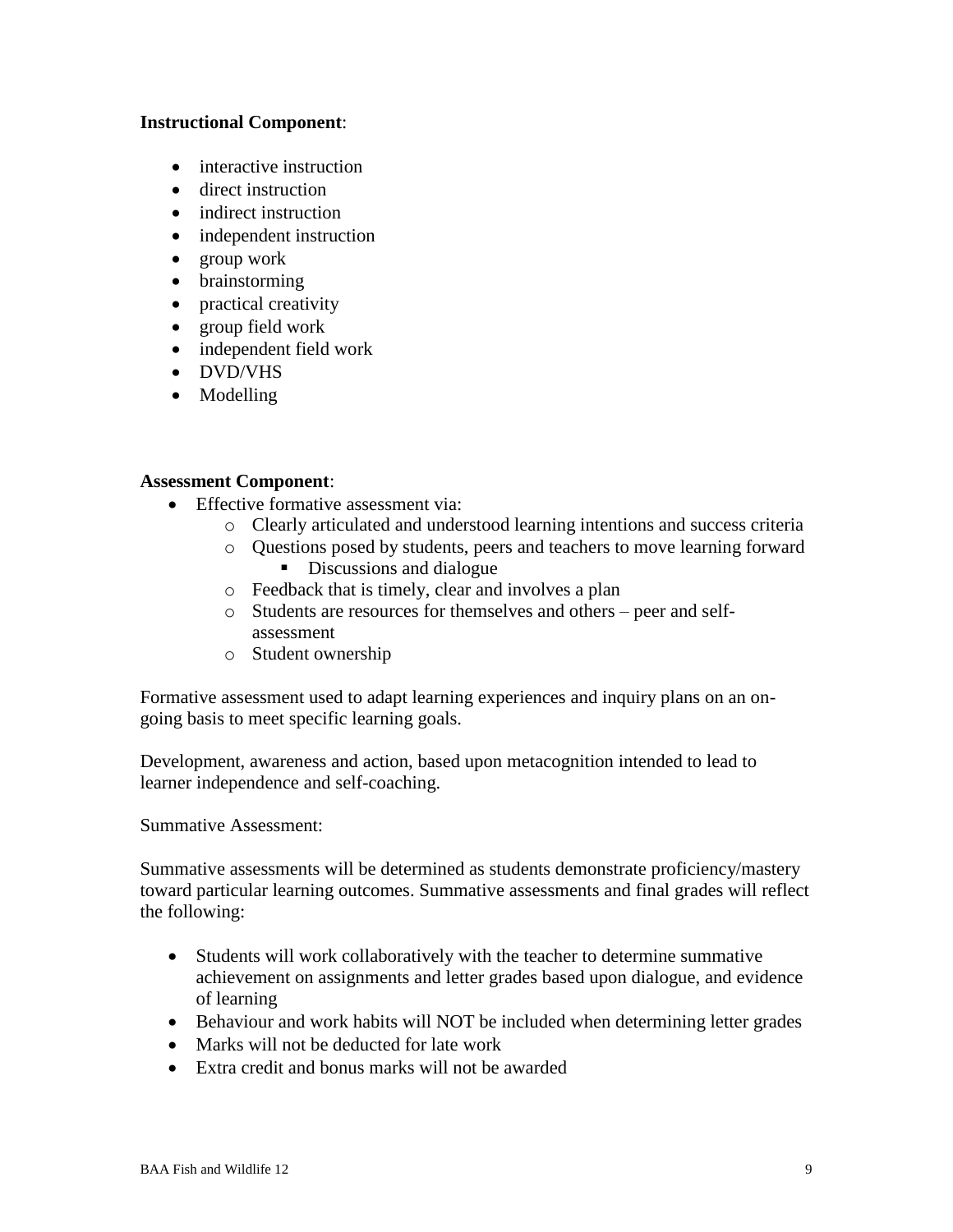- Plagiarizing will not result in reduced marks/grades –the student will be required to demonstrate their learning authentically
- Attendance will not be considered toward letter grade
- Only individual learning demonstrated –no group marks will be used to determine grades
- Letter grades will reflect learning towards the learning outcomes articulated above
- Letter grades will be based upon criteria provided/agreed upon toward the learning outcomes
- Letter grades will be determined in relation to the learning outcomes not in comparison to the achievement of other students
- Poor work will not be assessed towards grades students will only be assessed on quality work
- Professional judgment and evidence will be used to determine final letter grade in consultation with the student
- Zeros will not be assigned to missed assignments all required assignments must be completed
- Formative or practice towards learning outcomes will not be included in final grade assessment
- Most recent evidence toward learning outcomes will be used to assign letter grades – learning is not averaged over time

| <b>Performance Methods</b> | <b>Personal Communication</b> | <b>Other</b>        |
|----------------------------|-------------------------------|---------------------|
| - Projects                 | - nature journal reflection   | - weekly assessment |
| - Notebook                 | - self evaluation             | - teacher log       |
| - nature journal           | - peer evaluation             | - teacher anecdotal |
| records                    |                               |                     |
| - presentations            | - student/instructor dialogue | - checklists        |
| anogadotale/nononte        |                               |                     |

- anecdotals/reports